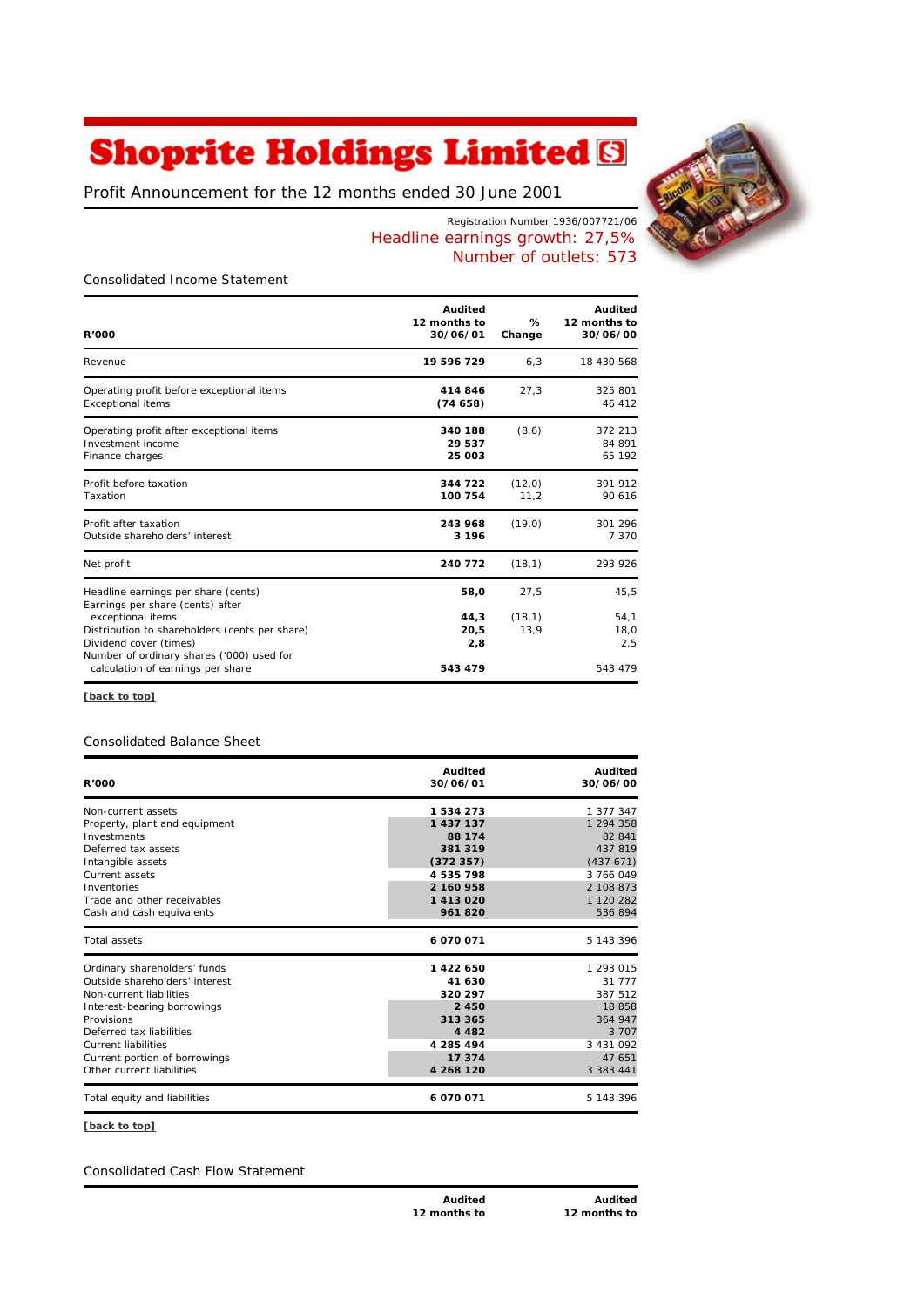| 30/06/01 | 30/06/00  |
|----------|-----------|
| 1016 767 | 689 402   |
| 4 3 1 9  | 15 904    |
| 215      | 3795      |
|          | (83012)   |
| 919 230  | 626 089   |
| (461483) | (562867)  |
| (475192) | (402546)  |
| (19994)  |           |
| 33 703   | (160321)  |
| 457 747  | 63 222    |
| (46522)  | (57092)   |
| 277      |           |
| (46799)  | (57092)   |
| 411 225  | 6 1 3 0   |
| 13 701   |           |
| 424 926  | 6 130     |
|          | (102 071) |

# **[back to top]**

# *Segment Information*

| <b>R'000</b>                                                      | Audited<br>12 months to<br>30/06/01 | Audited<br>12 months to<br>30/06/00 |
|-------------------------------------------------------------------|-------------------------------------|-------------------------------------|
| REVENUE by business segment<br>Supermarkets<br>Furniture          | 19 000 529<br>596 200               | 17 976 750<br>453 818               |
| Total revenue                                                     | 19 596 729                          | 18 430 568                          |
| OPERATING PROFIT by business segment<br>Supermarkets<br>Furniture | 369 326<br>45 520                   | 288 318<br>37 483                   |
| Total operating profit                                            | 414846                              | 325 801                             |

**[back to top]**

#### *Consolidated Statement of Changes in Equity*

| Audited<br>12 months to<br>30/06/01 | Audited<br>12 months to<br>30/06/00 |
|-------------------------------------|-------------------------------------|
| 1 293 015<br>277                    | 1 092 100                           |
|                                     | 4815                                |
| 240 772                             | 293 926                             |
| (111414)                            | (97826)                             |
| 1422650                             | 1 293 015                           |
|                                     |                                     |

**[back to top]**

## *Supplementary Information*

| <b>R'000</b>                                                                                                                 | Audited<br>12 months to<br>30/06/01 | Audited<br>12 months to<br>30/06/00 |
|------------------------------------------------------------------------------------------------------------------------------|-------------------------------------|-------------------------------------|
| 1. Depreciation for the year<br>2. Dividends received (included in investment income)<br>3. Capital expenditure for the year | 278 197<br>215<br>475 192           | 229 691<br>3 7 9 5<br>402 546       |
|                                                                                                                              | 30/06/01                            | 30/06/00                            |
| 4. Capital commitments<br>5. Investments:<br>unlisted<br>at carrying value and directors' valuation                          | 126 446                             | 109 219                             |
| listed<br>at cost<br>at market value                                                                                         |                                     | 3 2 7 1<br>6998                     |